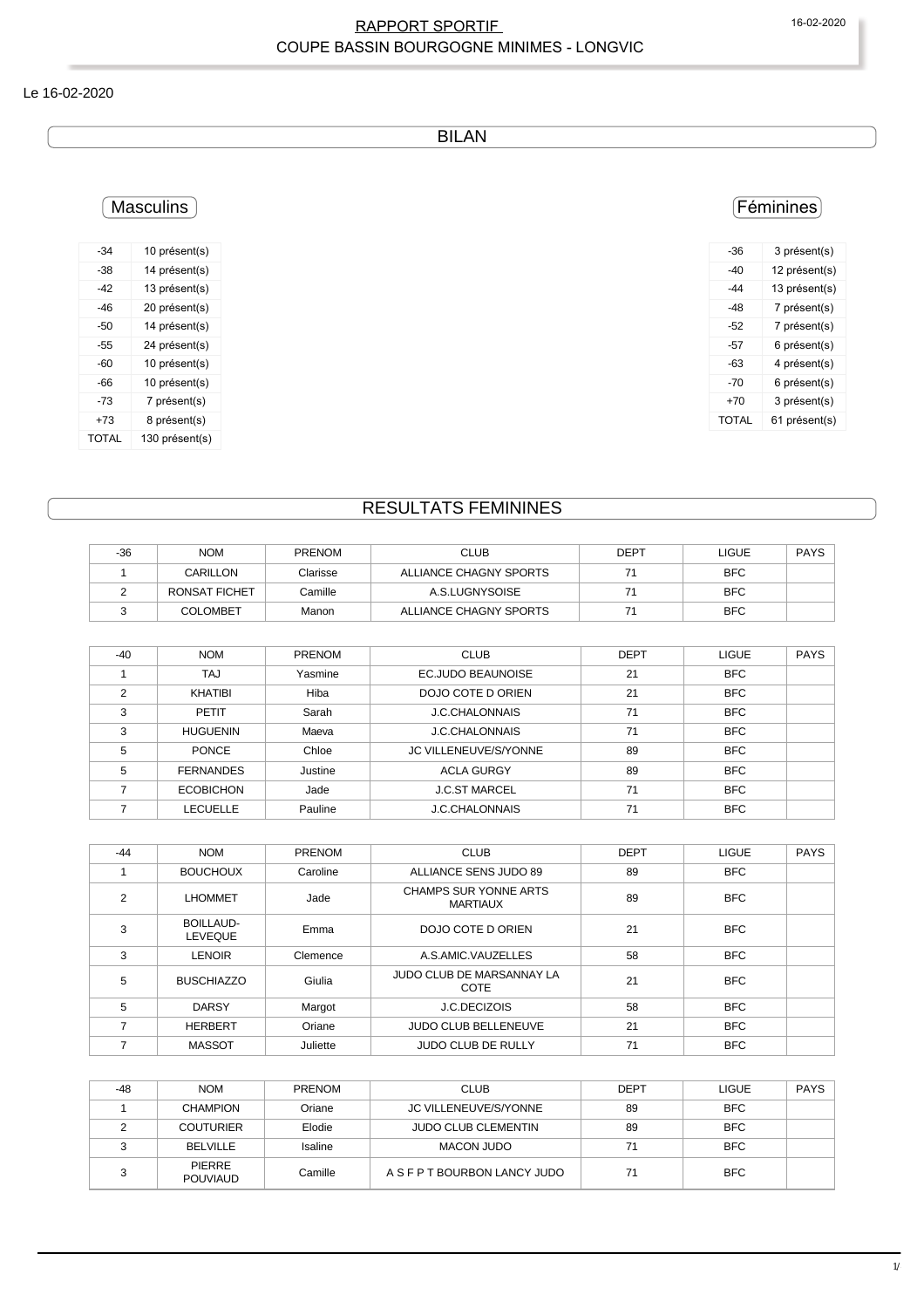#### RAPPORT SPORTIF COUPE BASSIN BOURGOGNE MINIMES - LONGVIC

| -52 | <b>NOM</b>      | <b>PRENOM</b> | <b>CLUB</b>                | <b>DEPT</b> | LIGUE      | <b>PAYS</b> |
|-----|-----------------|---------------|----------------------------|-------------|------------|-------------|
|     | <b>JEANNIN</b>  | Cindy         | <b>JUDO CLUB CLEMENTIN</b> | 89          | <b>BFC</b> |             |
|     | <b>GONNEAUD</b> | Matea         | ALLIANCE DOJO 71           | 71          | <b>BFC</b> |             |
|     | <b>NAUDOT</b>   | Cali          | JC SEMUR EN AUXOIS         | 21          | <b>BFC</b> |             |
|     | <b>VALENTE</b>  | Emma          | JC SENNECEY LE GRAND       | 71          | <b>BFC</b> |             |

| $-57$ | <b>NOM</b>        | <b>PRENOM</b> | <b>CLUB</b>                | <b>DEPT</b> | <b>LIGUE</b> | PAYS |
|-------|-------------------|---------------|----------------------------|-------------|--------------|------|
|       | AIT AHMED         | Sarah         | <b>BUDOKAN CHALONNAIS</b>  | 71          | <b>BFC</b>   |      |
|       | <b>HENRIETTE</b>  | Ambre         | ALLIANCE DOJO 71           | 71          | <b>BFC</b>   |      |
|       | <b>DESBOIS</b>    | Lila-Louise   | <b>JUDO CLUB DIJONNAIS</b> | 21          | <b>BFC</b>   |      |
|       | <b>ESCOUFFIER</b> | Julie         | A.S.AMIC.VAUZELLES         | 58          | <b>BFC</b>   |      |

| $-63$ | <b>NOM</b>    | PRENOM  | <b>CLUB</b>                       | <b>DEPT</b> | <b>LIGUE</b> | PAYS |
|-------|---------------|---------|-----------------------------------|-------------|--------------|------|
|       | <b>BOUDET</b> | Sidney  | ALLIANCE DOJO 71                  | 71          | <b>BFC</b>   |      |
|       | LAUTISSIER    | Morgane | JUDO CLUB DE MARSANNAY LA<br>COTE | 21          | <b>BFC</b>   |      |
|       | APOUTOU       | Annah   | <b>BUDOKAN CHALONNAIS</b>         | 71          | <b>BFC</b>   |      |
|       | EL KADRI      | Sana    | DOJO COTE D ORIEN                 | 21          | <b>BFC</b>   |      |

| $-70$ | <b>NOM</b>      | <b>PRENOM</b> | <b>CLUB</b>                 | DEPT | <b>LIGUE</b> | PAYS |
|-------|-----------------|---------------|-----------------------------|------|--------------|------|
|       | <b>FRIBOURG</b> | Emv           | AS ST LEGER JUDO            | 71   | <b>BFC</b>   |      |
|       | HERZOG          | Leane         | AS ST LEGER JUDO            | 71   | <b>BFC</b>   |      |
|       | <b>BULBULOV</b> | Sophie        | JUDO DOJO DE BOURGOGNE      | 21   | <b>BFC</b>   |      |
|       | LARGER          | Menehould     | J C DE LA VALLEE DE L OUCHE | 21   | <b>BFC</b>   |      |

| $+70$ | <b>NOM</b>                        | <b>PRENOM</b> | <b>CLUB</b>                       | <b>DEPT</b> | <b>LIGUE</b> | PAYS |
|-------|-----------------------------------|---------------|-----------------------------------|-------------|--------------|------|
|       | <b>LARBOUILLAT</b>                | Maeline       | LA PRECYLIENNE                    | 21          | <b>BFC</b>   |      |
|       | <b>CISLAGHI</b><br><b>BEROLDY</b> | Chloe         | AS QUETIGNY JUDO                  | 21          | <b>BFC</b>   |      |
|       | <b>DJILI</b>                      | Iman          | JUDO CLUB DE MARSANNAY LA<br>COTE | 21          | <b>BFC</b>   |      |

## **RESULTATS MASCULINS**

| $-34$ | <b>NOM</b>                | <b>PRENOM</b> | <b>CLUB</b>                              | <b>DEPT</b> | <b>LIGUE</b> | <b>PAYS</b> |
|-------|---------------------------|---------------|------------------------------------------|-------------|--------------|-------------|
|       | <b>PIVA</b>               | Diego         | <b>JC VILLENEUVE/S/YONNE</b>             | 89          | <b>BFC</b>   |             |
| ◠     | <b>LEFEVRE</b>            | Paul          | J.C.DECIZOIS                             | 58          | <b>BFC</b>   |             |
| 3     | <b>HUGOO</b>              | Mathis        | <b>JUDO FONTAINOIS</b>                   | 21          | <b>BFC</b>   |             |
| 3     | <b>KLIHO</b>              | Thomas        | JUDO CLUB DE MARSANNAY LA<br><b>COTE</b> | 21          | <b>BFC</b>   |             |
| 5     | AHMED-<br><b>BELKACEM</b> | Younes        | ASC JUDO ST APOLLINAIRE                  | 21          | <b>BFC</b>   |             |
| 5     | <b>DOLLINGER</b>          | Hugo          | SHO BU KAI REGIONAL MONTBARD             | 21          | <b>BFC</b>   |             |

| $-38$         | <b>NOM</b>          | <b>PRENOM</b> | <b>CLUB</b>                 | <b>DEPT</b> | <b>LIGUE</b> | <b>PAYS</b> |
|---------------|---------------------|---------------|-----------------------------|-------------|--------------|-------------|
|               | <b>GAUDET</b>       | Timothee      | <b>JUDO CLUB BELLENEUVE</b> | 21          | <b>BFC</b>   |             |
| $\mathcal{P}$ | <b>FAROUX</b>       | Corentin      | <b>JUDO CLUB AUTUNOIS</b>   | 71          | <b>BFC</b>   |             |
| 3             | <b>CROTET</b>       | <b>Basile</b> | EC.JUDO BEAUNOISE           | 21          | <b>BFC</b>   |             |
| 3             | <b>DESCHAMPS</b>    | Mathis        | <b>DOJO NIVERNAIS</b>       | 58          | <b>BFC</b>   |             |
| 5             | <b>HAROUTOUNIAN</b> | Sahak         | <b>MACON JUDO</b>           | 71          | <b>BFC</b>   |             |
| 5             | GUILLOT-DUMAS       | Leandre       | A.S.LUGNYSOISE              | 71          | <b>BFC</b>   |             |
|               | <b>LECOLLE</b>      | Jules         | AUXR JUDO                   | 89          | <b>BFC</b>   |             |
|               | <b>KOKES</b>        | Louka         | <b>BUDOKAN CHALONNAIS</b>   | 71          | <b>BFC</b>   |             |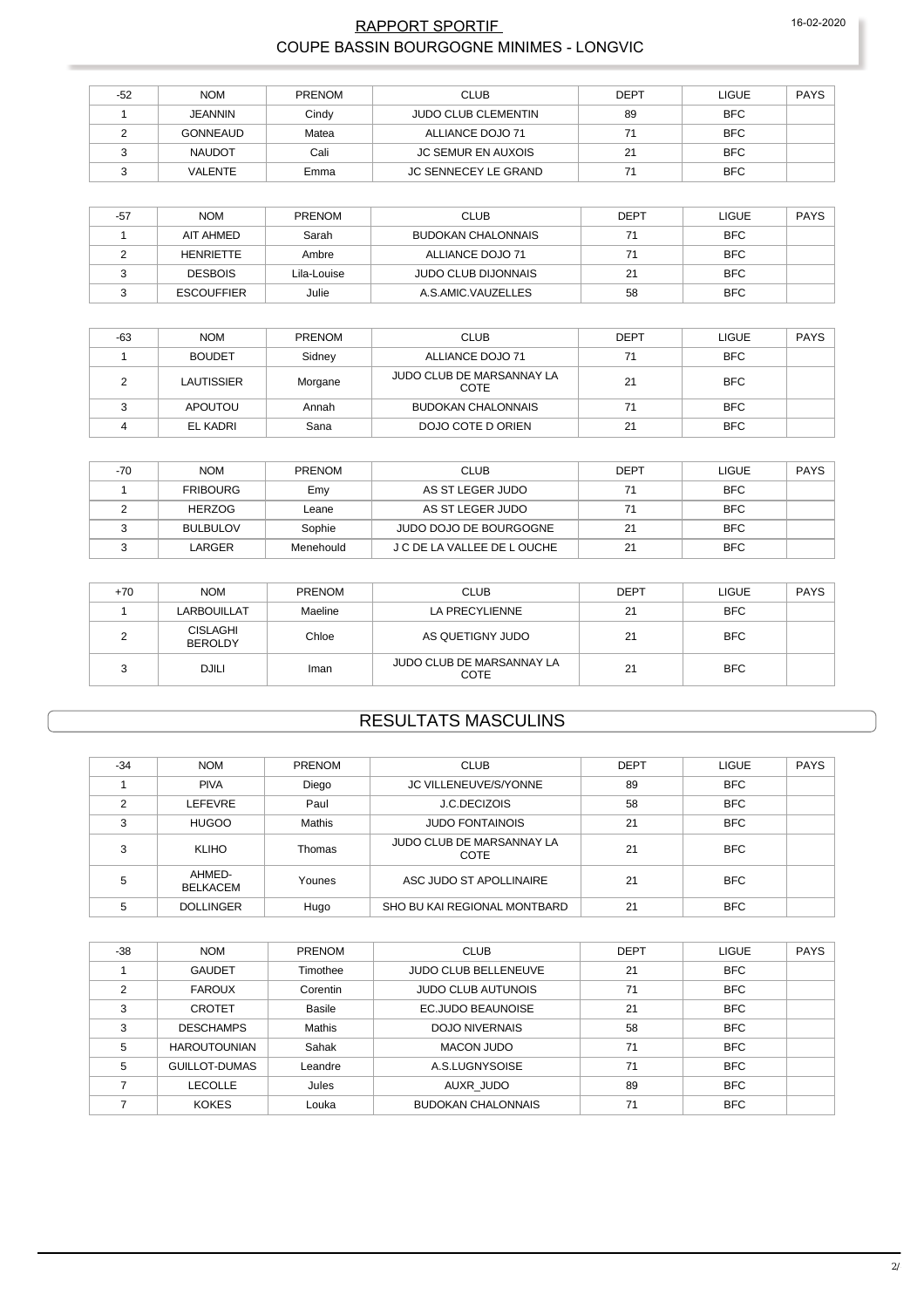#### RAPPORT SPORTIF 16-02-2020 COUPE BASSIN BOURGOGNE MINIMES - LONGVIC

| $-42$ | <b>NOM</b>       | <b>PRENOM</b> | <b>CLUB</b>                 | <b>DEPT</b> | <b>LIGUE</b> | <b>PAYS</b> |
|-------|------------------|---------------|-----------------------------|-------------|--------------|-------------|
|       | <b>BEN SALAH</b> | Magdine       | EC.JUDO BEAUNOISE           | 21          | <b>BFC</b>   |             |
| ◠     | CHERKAOUI        | Hassan        | AUXR JUDO                   | 89          | <b>BFC</b>   |             |
| 3     | <b>ROCHES</b>    | Matheo        | AS QUETIGNY JUDO            | 21          | <b>BFC</b>   |             |
| 3     | <b>MORLAND</b>   | Yannis        | <b>JUDO CLUB BELLENEUVE</b> | 21          | <b>BFC</b>   |             |
| 5     | <b>PARIS</b>     | Nathan        | JC VILLENEUVE/S/YONNE       | 89          | <b>BFC</b>   |             |
| 5     | <b>HASSOUT</b>   | Mohamed       | ALLIANCE SENS JUDO 89       | 89          | <b>BFC</b>   |             |
|       | <b>DEJOUX</b>    | Jules         | <b>JUDO CLUB ISSOIS</b>     | 21          | <b>BFC</b>   |             |
|       | <b>MORET</b>     | Matteo        | ALLIANCE DOJO 71            | 71          | <b>BFC</b>   |             |

| $-46$         | <b>NOM</b>      | <b>PRENOM</b>   | <b>CLUB</b>                 | <b>DEPT</b> | <b>LIGUE</b> | <b>PAYS</b> |
|---------------|-----------------|-----------------|-----------------------------|-------------|--------------|-------------|
|               | <b>COUTIN</b>   | Avel            | <b>DOJO NIVERNAIS</b>       | 58          | <b>BFC</b>   |             |
| $\mathcal{P}$ | <b>DEBOST</b>   | <b>Clovis</b>   | <b>J.C.ST MARCEL</b>        | 71          | <b>BFC</b>   |             |
| 3             | GAGEY           | Thomas          | <b>DOJO NIVERNAIS</b>       | 58          | <b>BFC</b>   |             |
| 3             | DELHUMEAU       | Marc            | <b>J.C.CHALONNAIS</b>       | 71          | <b>BFC</b>   |             |
| 5             | LARUE           | <b>Mathis</b>   | AUXR JUDO                   | 89          | <b>BFC</b>   |             |
| 5             | <b>HAKOBYAN</b> | Gor             | ALLIANCE DOJO 71            | 71          | <b>BFC</b>   |             |
|               | <b>ROUX</b>     | <b>Baptiste</b> | A.S.AMIC.VAUZELLES          | 58          | <b>BFC</b>   |             |
|               | <b>COLIN</b>    | Florian         | <b>JUDO CLUB LOUHANNAIS</b> | 71          | <b>BFC</b>   |             |

| $-50$ | <b>NOM</b>       | PRENOM    | <b>CLUB</b>                       | <b>DEPT</b> | <b>LIGUE</b> | <b>PAYS</b> |
|-------|------------------|-----------|-----------------------------------|-------------|--------------|-------------|
|       | <b>BEN SALAH</b> | Sofiane   | <b>JUDO CLUB CLEMENTIN</b>        | 89          | <b>BFC</b>   |             |
| 2     | <b>SEMON</b>     | Basptiste | <b>JUDO CLUB AVALLONNAIS</b>      | 89          | <b>BFC</b>   |             |
| 3     | <b>SAPOR</b>     | Hugolin   | J.C.DECIZOIS                      | 58          | <b>BFC</b>   |             |
| 3     | <b>BERNARD</b>   | Guillaume | <b>JUDO CLUB AUTUNOIS</b>         | 71          | <b>BFC</b>   |             |
| 5     | <b>GIRARD</b>    | Jolann    | ASVBD JUDO                        | 21          | <b>BFC</b>   |             |
| 5     | <b>BRANCHE</b>   | Enzo      | <b>J.C.CHALONNAIS</b>             | 71          | <b>BFC</b>   |             |
|       | <b>ROJAS</b>     | Hugo      | <b>JUDO CLUB DIJONNAIS</b>        | 21          | <b>BFC</b>   |             |
|       | <b>KACHIN</b>    | Marwan    | JUDO CLUB DE MARSANNAY LA<br>COTE | 21          | <b>BFC</b>   |             |

| -55 | <b>NOM</b>          | <b>PRENOM</b>   | <b>CLUB</b>                 | <b>DEPT</b> | <b>LIGUE</b> | <b>PAYS</b> |
|-----|---------------------|-----------------|-----------------------------|-------------|--------------|-------------|
|     | <b>SERIS</b>        | <b>Noe</b>      | AUXR JUDO                   | 89          | <b>BFC</b>   |             |
| 2   | <b>KECK</b>         | Ethan           | <b>J.C.ST MARCEL</b>        | 71          | <b>BFC</b>   |             |
| 3   | <b>ISKRITSKIY</b>   | Alexandr        | <b>DOJO NIVERNAIS</b>       | 58          | <b>BFC</b>   |             |
| 3   | <b>SOMKHISHVILI</b> | Luka            | A.S.AMIC.VAUZELLES          | 58          | <b>BFC</b>   |             |
| 5   | <b>JOSEPH</b>       | Victorien       | <b>JUDO CLUB AUTUNOIS</b>   | 71          | <b>BFC</b>   |             |
| 5   | <b>HERBAUX</b>      | Mael            | <b>JC SENNECEY LE GRAND</b> | 71          | <b>BFC</b>   |             |
|     | RONSAT-FICHET       | <b>Baptiste</b> | A.S.LUGNYSOISE              | 71          | <b>BFC</b>   |             |
|     | KIFLE               | Lucas           | AUXR JUDO                   | 89          | <b>BFC</b>   |             |

| $-60$ | <b>NOM</b>                          | <b>PRENOM</b> | <b>CLUB</b>                | <b>DEPT</b> | <b>LIGUE</b> | <b>PAYS</b> |
|-------|-------------------------------------|---------------|----------------------------|-------------|--------------|-------------|
|       | <b>GIVRY</b>                        | Ryan          | DOJO COTE D ORIEN          | 21          | <b>BFC</b>   |             |
| C     | CAPLET                              | Florian       | ASP JUDO CLUB POUILLY      | 21          | <b>BFC</b>   |             |
| 3     | <b>PIROELLE</b>                     | Raphael       | US PLATEAU GATINAIS        | 89          | <b>BFC</b>   |             |
| 3     | <b>BOUSSARD</b>                     | Gaetan        | <b>JUDO CLUB DIGOIN</b>    | 71          | <b>BFC</b>   |             |
| 5     | KAWALEC--<br><b>BOISSON</b>         | Allan         | SP.CL.VITTELIEN            | 21          | <b>BFC</b>   |             |
| 5     | <b>COTTON DE</b><br><b>BENNETOT</b> | Antoine       | <b>JUDO CLUB CHAROLAIS</b> | 71          | <b>BFC</b>   |             |

| -66 | <b>NOM</b>                   | <b>PRENOM</b> | <b>CLUB</b>           | <b>DEPT</b> | <b>LIGUE</b> | <b>PAYS</b> |
|-----|------------------------------|---------------|-----------------------|-------------|--------------|-------------|
|     | <b>BUORO</b>                 | <b>Marius</b> | ASVBD JUDO            | 21          | <b>BFC</b>   |             |
| ◠   | <b>GUILLAUMIN</b>            | Elliot        | <b>MACON JUDO</b>     | 71          | <b>BFC</b>   |             |
| 3   | <b>FINDICZEW</b>             | Maxime        | ALLIANCE SENS JUDO 89 | 89          | <b>BFC</b>   |             |
| 3   | TAVANAE<br><b>BOUTEILLEY</b> | Tomy          | EC.JUDO BEAUNOISE     | 21          | <b>BFC</b>   |             |
| 5   | EL ATIR                      | Saad          | AS QUETIGNY JUDO      | 21          | <b>BFC</b>   |             |
| 5   | <b>SICARD</b>                | Romain        | <b>DOJO NIVERNAIS</b> | 58          | <b>BFC</b>   |             |